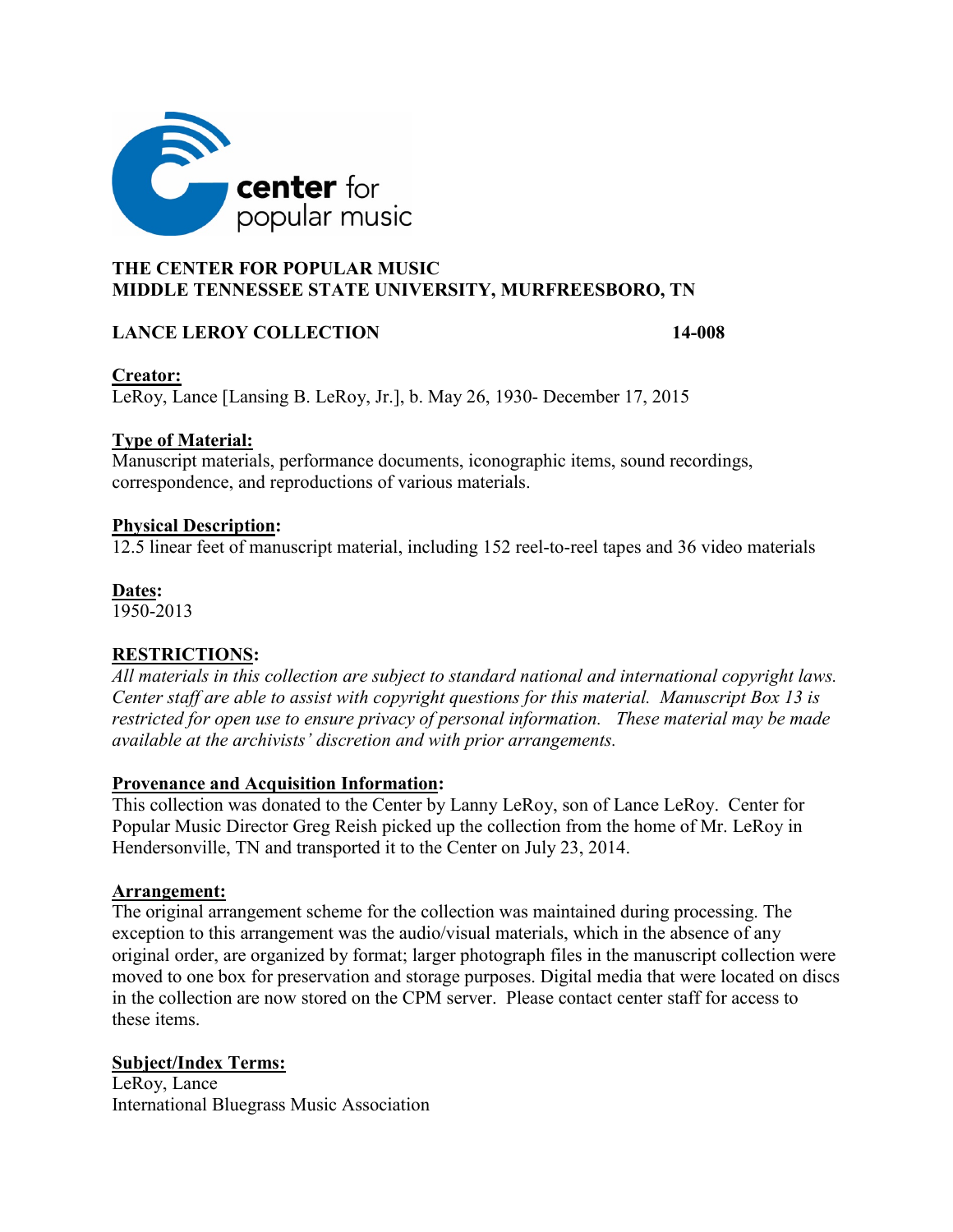Flatt, Lester The Bluegrass Cardinals Bluegrass Music Concert agents **Contracts** 

### **Agency History/Biographical Sketch:**

Lance LeRoy, from northern Georgia, was an artist manager and agent who started the Lancer Agency. Through his company, he most notably represented Lester Flatt & The Nashville Grass from 1969 to 1979, followed by the group The Bluegrass Cardinals. Mr. LeRoy produced photographs and articles for bluegrass trade magazines including *Bluegrass Unlimited*. His photographs were used as publicity photographs for many of the artists he represented. He often wrote liner notes for their albums. LeRoy brought many industry leaders together and led various meetings that would develop into the International Bluegrass Music Association (IBMA) in 1985. Mr. LeRoy received the IBMA Award of Merit (Distinguished Achievement Award) in 1994 and was inducted into The International Bluegrass Hall of Fame in 2000.

### **Scope and Content:**

This collection consists of materials collected and used by artist manager Lance LeRoy and his agency company the Lancer Agency. The manuscript papers consist of handwritten notes, newspaper clippings, articles from magazines, correspondence, photographs, performance documents, various industry contracts, forms, and accounting records. Also included are reel to reel tapes of performances.

# **Collection Contents (Folder/Box List):**

All folder labels are original to Lance LeRoy. 13 boxes total.

| <b>Box # Folder #</b> | <b>Description</b>                           |
|-----------------------|----------------------------------------------|
| Box 1                 | <b>Manuscripts - IBMA</b>                    |
| Folder 1              | <b>IBMA Exhibit Booth File</b>               |
| Folder 2              | <b>IBMA</b> List of Associations             |
| Folder 3              | <b>IBMA</b> Committee; Balloting             |
| Folder 4              | IBMA Award recipients file                   |
| Folder 5              | <b>IBMA Award of Merit committee</b>         |
| Folder 6              | <b>IBMA Hotel Reservations</b>               |
| Folder 7              | <b>IBMA Award Show File</b>                  |
| Folder 8              | IBMA Board of Directors Nominating Committee |
| Folder 9              | IBMA General File 1/1/91                     |
| Folder 10             | IBMA Convention File 1/1/91                  |
| Folder 11             | IBMA Hall of Honor nominating committee File |
| Folder 12             | IBMA Nominating committee File #2            |
| Folder 13             | <b>IBMA</b> Convention Directory advertising |
| Folder 14             | <b>IBMA Hall of Honor File</b>               |
| Folder 15             | IBMA Hall of Honor 1998 Career Profiles      |
| Folder 16             | <b>IBMA Fan Fest File</b>                    |
| Folder 17             | IBMA Showcase File                           |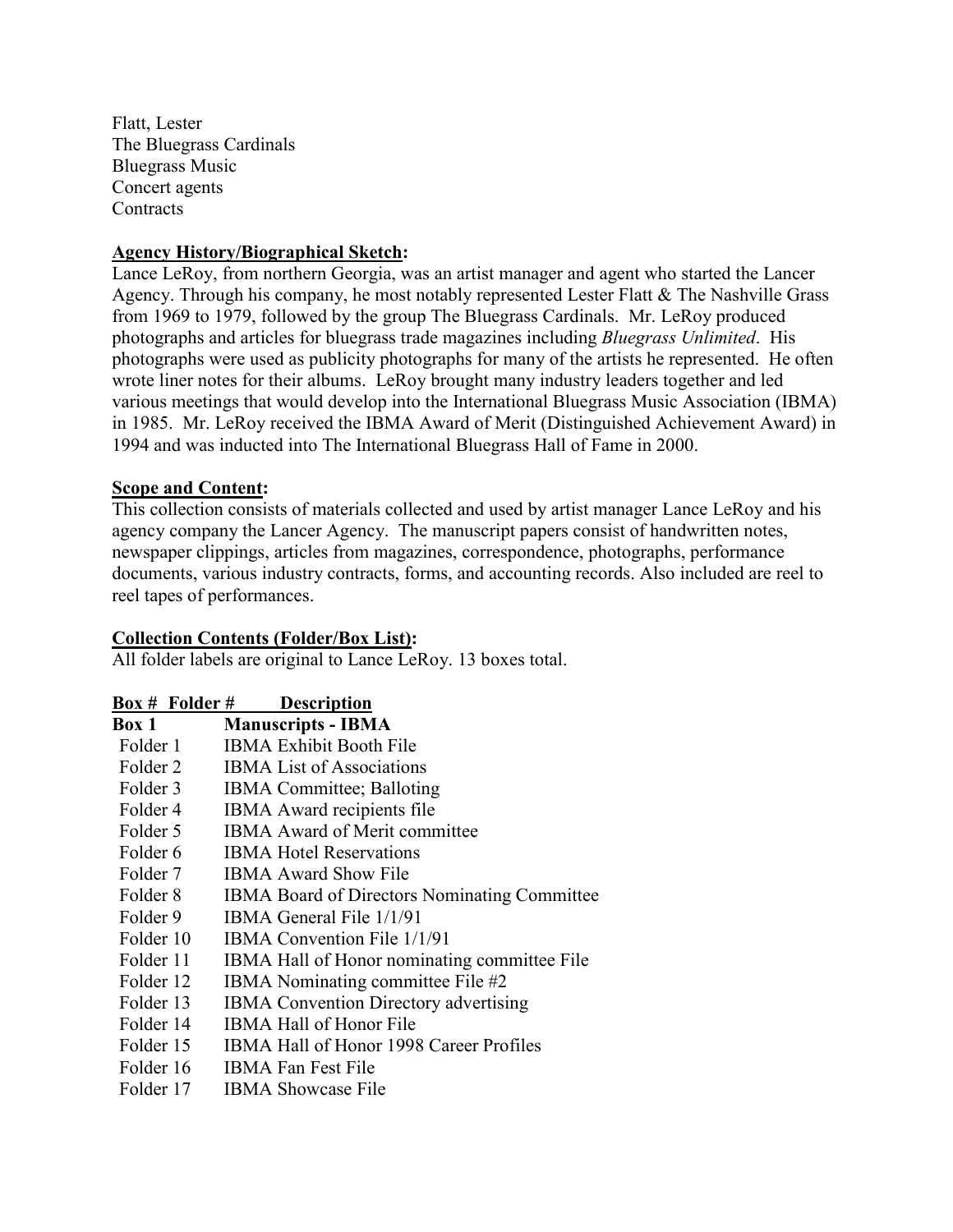- Folder 18 IBMA Bluegrass Museum File
- Folder 19 IBMA Trust Fund File
- Folder 20 IBMA Hall of Honor Plaques (copes, etc.)
- Folder 21 IBMA future Nashville convention dates
- Folder 22 IBMA 2000 Hall of Honor Plaques
- Folder 23 IBMA 2000 Career Profiles (edits)
- Folder 24 IBMA Hall of Honor Profiles 2002 forward
- Folder 25 IBMA Hall of Honor copies of ballots
- Folder 26 IBMA career profiles 2009 forward
- Folder 27 IBMA Career Profiles 2004
- Folder 28 IBMA 2006
- Folder 29 IBMA Hall of Honor Criteria & Inductees

# **Box 2 Manuscripts – Contracts (1969-1987)**

- Folder 1 Allied Entertainers, Inc. pending contracts
- Folder 2 Contracts 1969 & 1970
- Folder 3 Contracts 1969 & 1970
- Folder 4 Lester Flatt Show Contract file 1971
- Folder 5 1972 contract file
- Folder 6 Contract copies 1973
- Folder 7 Contract copies 1974
- Folder 8 Contracts file copies 1979
- Folder 9 Contracts file copies 1980
- Folder 10 Contracts Artists copies 1981
- Folder 11 Contracts file copies 1981
- Folder 12 Contracts Artists copies 1982
- Folder 13 Contracts file copies 1982
- Folder 14 Contracts Artists copies 1983
- Folder 15 Contracts file copies 1983
- Folder 16 Contracts file copies 1984
- Folder 17 Contracts Union copies
- Folder 18 Contracts file copies 1985
- Folder 19 Contracts 1986
- Folder 20 Contracts 1987

# **Box 3 Manuscripts Contracts (1987-2005)**

- Folder 1 Contracts 1987
- Folder 2 Contracts 1988
- Folder 3 Contracts 1990
- Folder 4 Contracts 1996
- Folder 5 Contracts 1997
- Folder 6 Contracts 1998
- Folder 7 Contracts 1999
- Folder 8 Contracts 2000
- Folder 9 Contracts 2001
- 
- Folder 10 Contracts 2002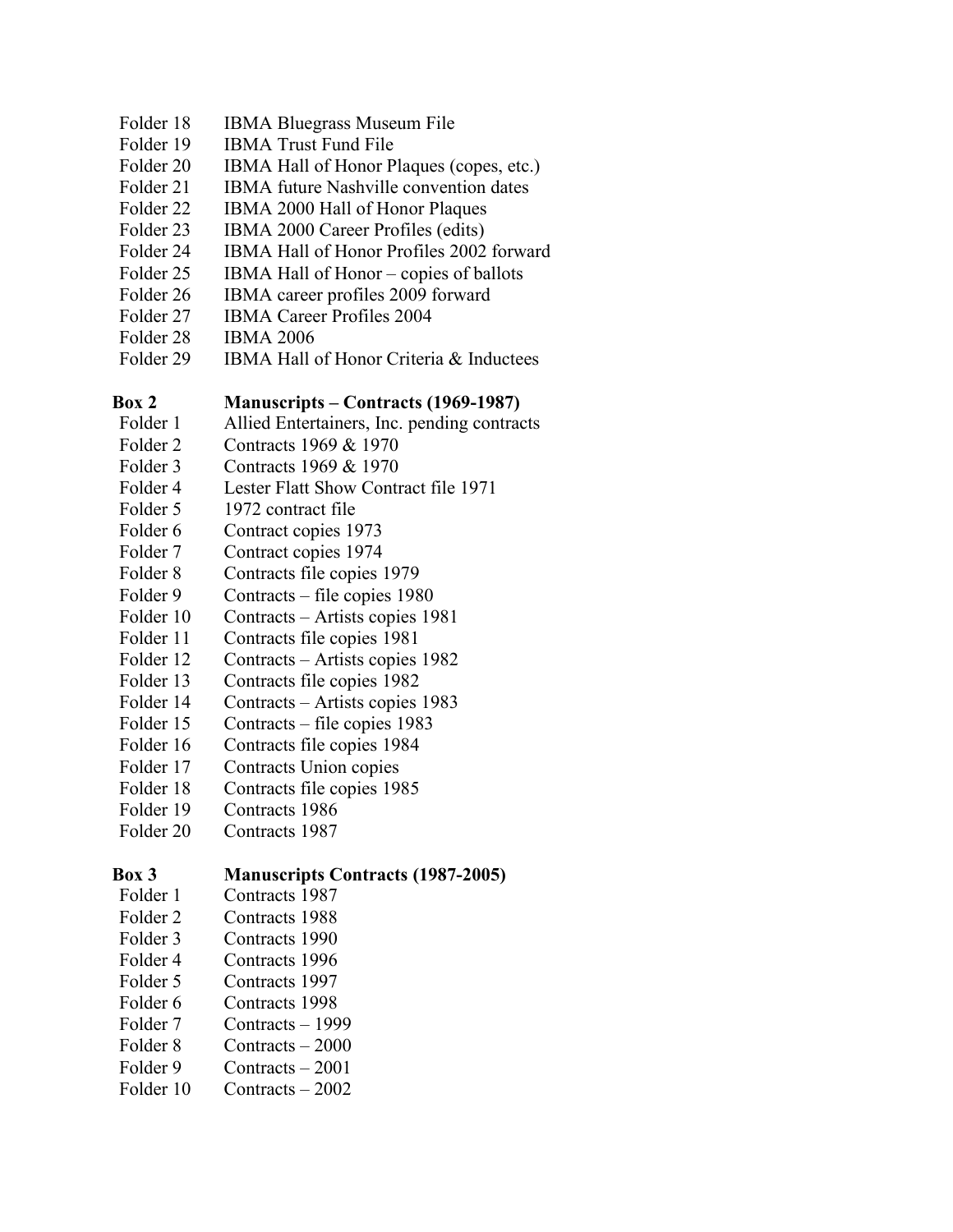- Folder 11 Contracts 2003
- Folder 12 Contracts 2004
- Folder 13 Contracts 2005

# **Box 4 Manuscripts Contracts (2006-2013)**

- Folder 1 Contracts 2006
- Folder 2 Contracts 2007
- Folder 3 Contracts 2008
- Folder 4 Contracts 2009
- Folder 5 Contracts 2010
- Folder 6 Contracts 2011
- Folder 7 Contracts 2012
- Folder 8 Contracts 2013

# **Box 5 Manuscripts**

- Folder 1 Nashville Branch, Inc.
- Folder 2 Handbills from other festivals
- Folder 3 Performance contract file copies (basic recent form)
- Folder 4 Lancer Agency obsolete professional photos and promo pieces (PHOTOS)
- Folder 5 Insurance Policies (recent 99-09 LeRoy personal)
- Folder 6 Nashville Bluegrass Music Assoc. meeting, etc.
- Folder 7 Parkers Lake, KY festival
- Folder 8 Pitney Bowes File
- Folder 9 US Postal service bulk mailing permits, etc.
- Folder 10 Songs. (manuscript lyric/types/edited)
- Folder 11 South central bell Tel.
- Folder 12 Carl Story
- Folder 13 Marty Stuart (unopened vision PHOTO labs)
- Folder 14 Bill Grant & Delia Bell (Promo PHOTOS)
- Folder 15 Lewis Family File (PR pieces; vision PHOTOS; notes)
- Folder 16 Telegram copies
- Folder 17 Time Life Books; Inc.
- Folder 18 Union contracts not sent
- Folder 19 Overseas tours (schedules, postcards, passports) (Netherlands/Germany)
- Folder 20 Japan Tour March-April 1977 Osborne Brothers
- Folder 21 ABC Pictures (advertisements)
- Folder 22 Barry Berrier PHOTO file (8x10s)
- Folder 23 Barry Berrier publicity file
- Folder 24 CMH Records Royalty Summary (early 2000s)
- Folder 25 Bluegrass Unlimited correspondence
- Folder 26 Bluegrass Bulletin extra copies
- Folder 27 Bluegrass Bulletin master copies
- Folder 28 Bluegrass Now General folder
- Folder 29 Bluegrass Now raw interviews
- Folder 30 Federal tax ID number
- Folder 31 Flatt & Scruggs 45 rpm singles (list)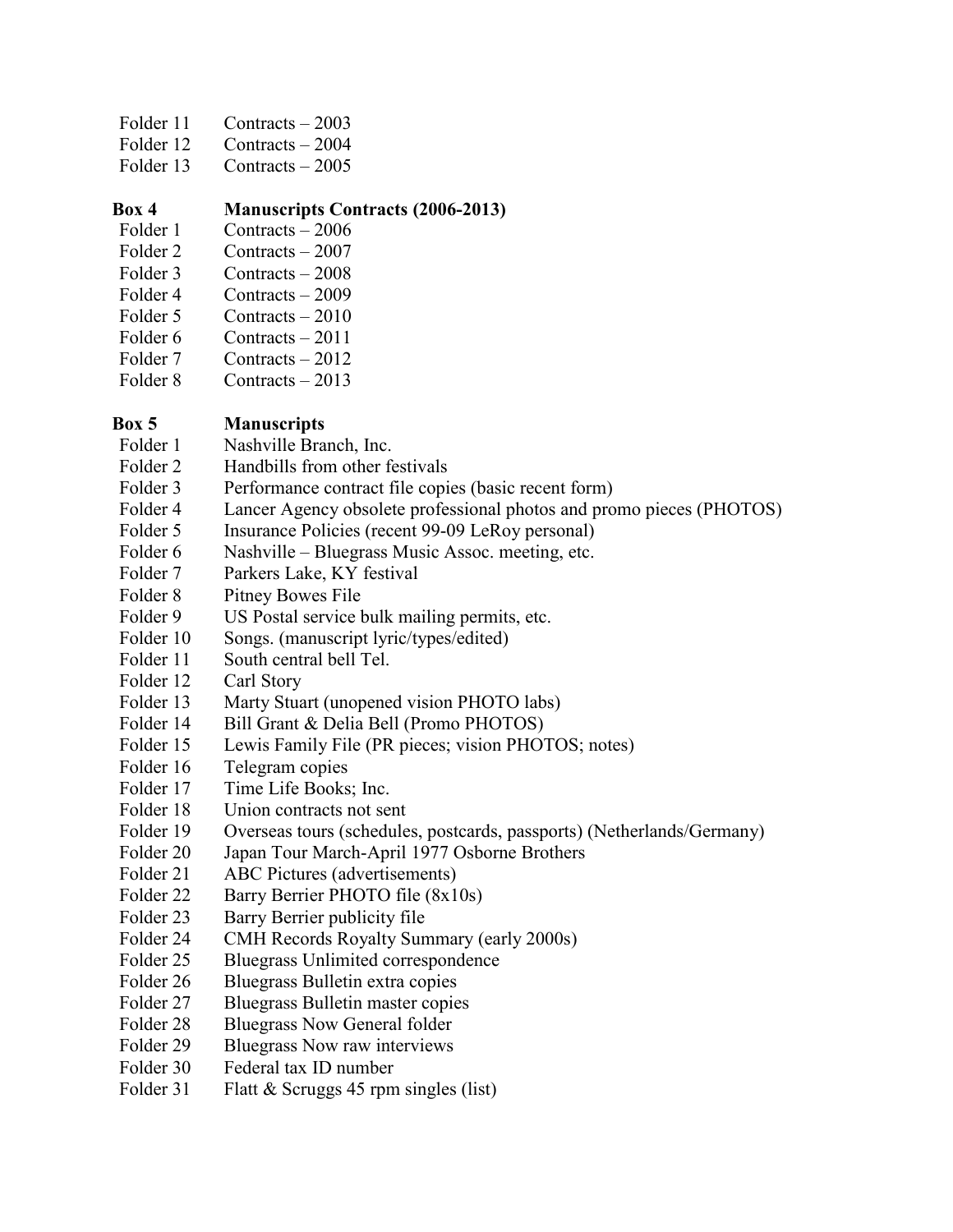- Folder 32 Francotyp Postalia [postage machine]
- Folder 33 Gibson Guitar CO (festival info)
- Folder 34 Tim Graves & Cherokee
- Folder 35 Stephen Helton & Flint River Boys general file
- Folder 36 Stephen Helton & Flint River Boys photo file (PR PHOTOS)
- Folder 37 Stephen Helton & Flint River Boys publicity File
- Folder 38 Broadcast Music Inc. writers clearance form
- Folder 39 Correspondence copies (1990s-00s)
- Folder 40 Directions to dates
- Folder 41 Disc collectors publications
- Folder 42 Dish Network (service contract)
- Folder 43 Raymond Fairchild & Crowe Brothers (PR PHOTOS)
- Folder 44 Fax Cover sheet master copy
- Folder 45 Linda Lay & Appalachian grass PHOTO file
- Folder 46 International Bluegrass/IBMA newsletters
- Folder 47 Lewis family general file
- Folder 48 Lilly Brothers general file
- Folder 49 Liner notes for albums copies
- Folder 50 Logos master copies (GOO; LeRoy; Pine Castle, etc.)
- Folder 51 Longview general file (PR PHOTOS)
- Folder 52 Jimmy Martin file (Memorial service; SLIDES, contracts, etc.)
- Folder 53 Star photo Co.

## **Box 6 Manuscripts**

- Folder 1 Check copies Jan-June 1974 Lester Flatt Show
- Folder 2 Check copies March May 1979 Lester Flatt Show
- Folder 3 Bluegrass Unlimited general file
- Folder 4 Bluegrass Unlimited raw interview texts
- Folder 5 Bluegrass Unlimited completed story texts
- Folder  $6$  Bluegrass Unlimited story text in progress
- Folder 7 Mark Newton Band general file
- Folder 8 Osborne, Bobby general file
- Folder 9 CMH Records
- Folder 10 Calendars
- Folder 11 Canadian Tax Exemption: Forms (also any border-crossing, etc.)
- Folder 12 Christmas card list
- Folder 13 Various Whos playing where newsletters
- Folder 14 Newspaper clippings (org & Xerox)
- Folder 15 Nashville Talent services, Inc. Lester Flatt Photographs file copies
- Folder 16 Jimmy C. Newman PHOTO file (Negatives, slides, prints)
- Folder 17 Jimmy C. Newman Publicity file (PHOTOS)
- Folder 18 Record Companies names and addresses
- Folder 19 Ryman slides; old crowd, Sally mtn show @ SPBGMA etc.
- Folder 20 Tribune showprint Inc. blank order forms

### **Box 7 Manuscripts**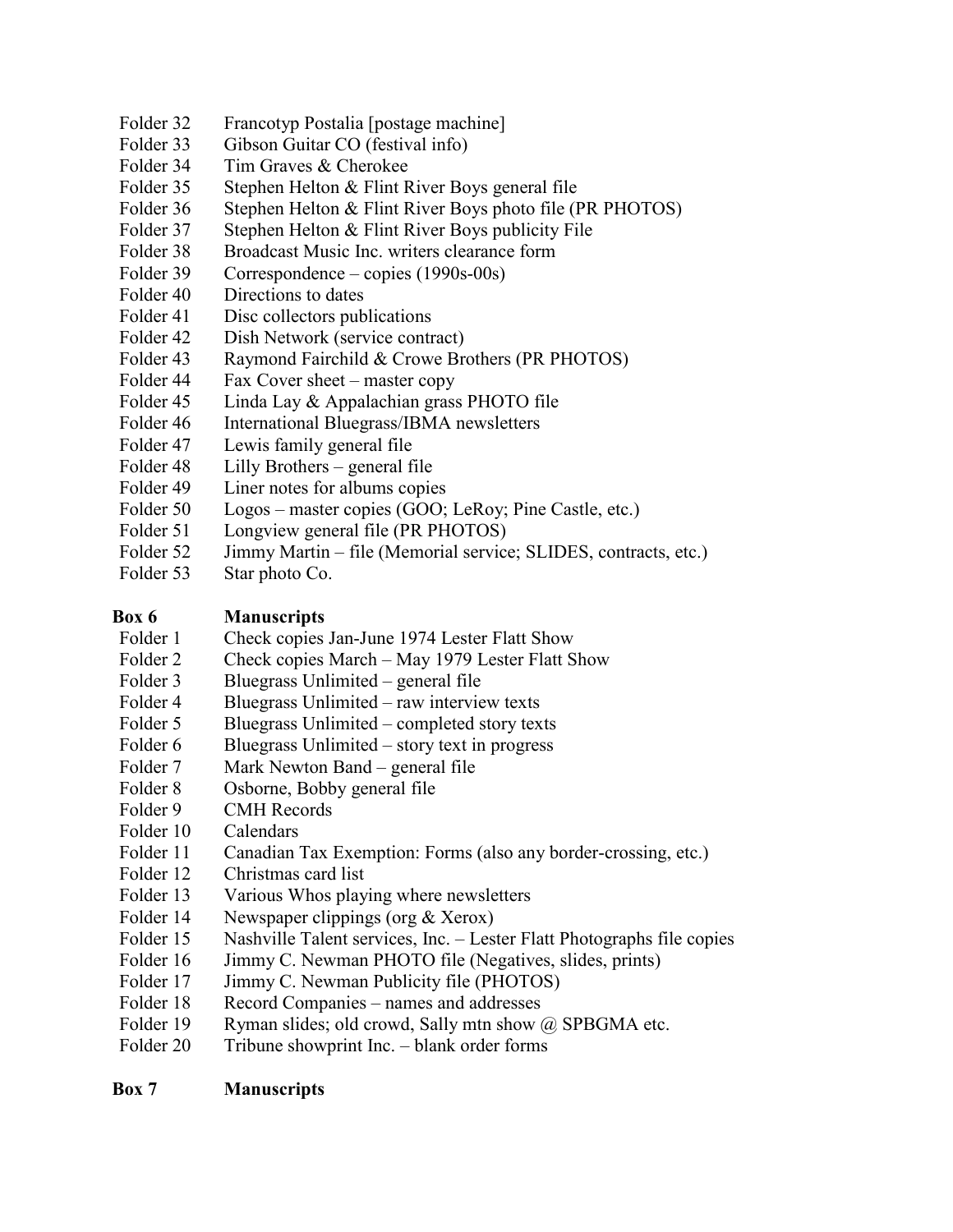- Folder 1 Bluegrass Unlimited "notes & queries" columns
- Folder 2 Booking agency License & agreements
- Folder 3 Unlabeled (negative ID tags)
- Folder 4 Broadcast Music, Inc. publisher clearance forms (blanks)
- Folder 5 Broadcast Music, Inc. Writers affiliation agreements (late 1970s-80s)
- Folder 6 Canadian forms & Info
- Folder 7 Big Country Music copyright forms
- Folder 8 Big Country Enterprise blank forms
- Folder 9 Albums in progress
- Folder 10 The Bluegrass Cardinals general file
- Folder 11 The Bluegrass Cardinals general file (clippings. Correspondence)
- Folder 12 Big Country Enterprise Royalty Income & payments (mid 1970s)
- Folder 13 Southern/CBS/Big Country Royalty info (1980s)
- Folder 14 CMH Records Artists & Producers contracts
- Folder 15 Cathedral caverns festival
- Folder 16 Chillicothe, Illinois Festival File
- Folder 17 Christmas mailing lists
- Folder 18 Jim Clark
- Folder 19 Club lists
- Folder 20 Code-A-Phone instructions
- Folder 21 College lists
- Folder 22 College tour working papers
- Folder 23 File PHOTOS & NEGATIVES Harold Morrison & Smoking Bluegrass
- Folder 24 Charlie McCoy file
- Folder 25 MCI
- Folder 26 Lonzo & Oscar file
- Folder 27 Nashville Talent Service, Inc. Lester Flatt 1976 contracts
- Folder 28 Music vault publishing royalty statements (late 70s early 80s)
- Folder 29 Nashville Bluegrass Association
- Folder 30 Mike Snider Trio general file
- Folder 31 Mike Snider PHOTO file
- Folder 32 The Lester Flatt Show monthly Billing
- Folder 33 Postage machine file
- Folder 34 Printing master copes
- Folder 35 Problem file
- Folder 36 Promoters list corrected
- Folder 37 Recipes
- Folder 38 Record auction bids pending

# **Box 8 Manuscripts**

- Folder 1 Parmley, David & Rhonda Vincent correspondence re country demos
- Folder 2 The Larry Stephenson Band
- Folder 3 Tennessee gentleman
- Folder 4 Thacker, George photo file
- Folder 5 Thacker, George publicity file
- Folder 6 Tri-State Bluegrass Association advertising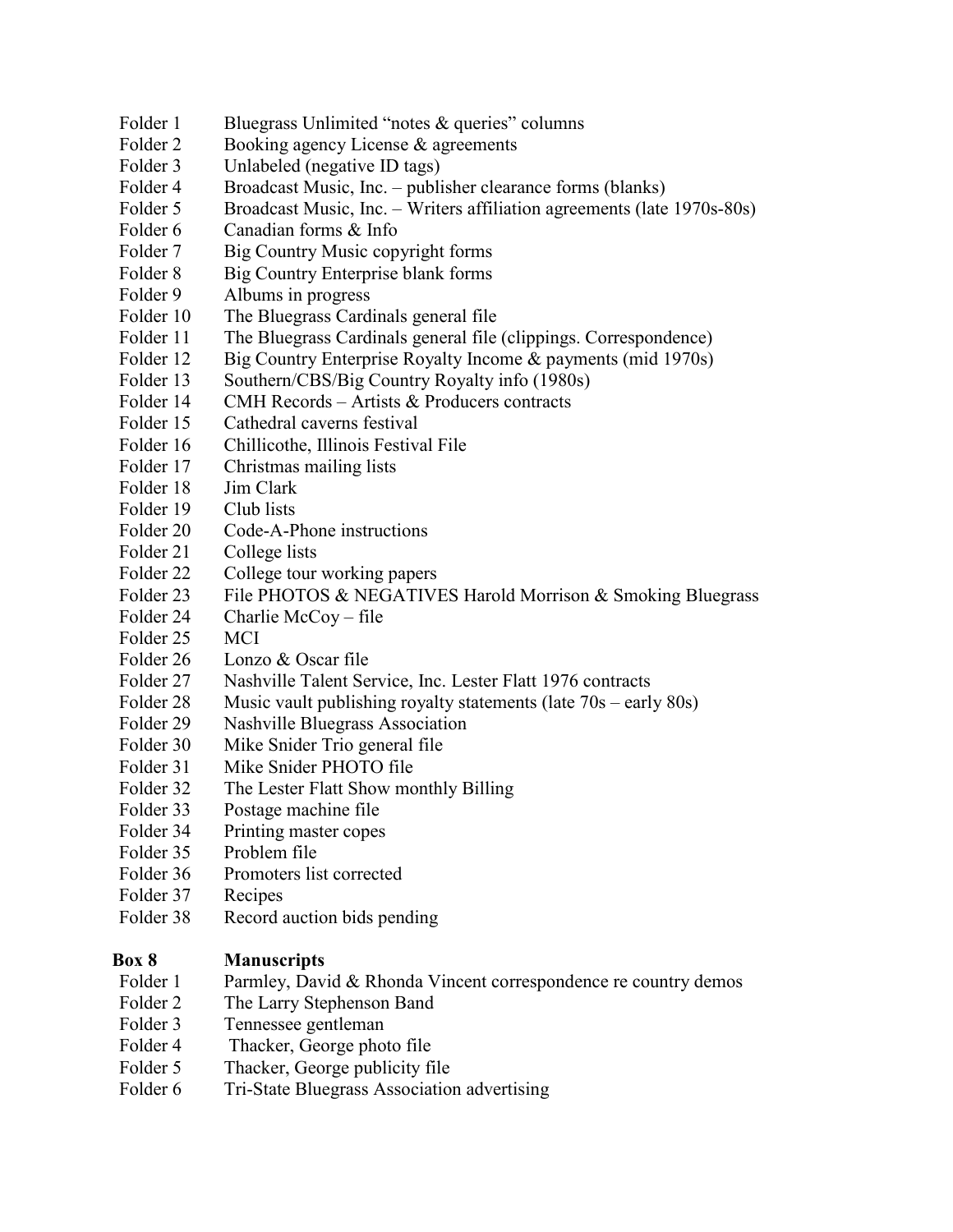- Folder 7 Garry Thurmond, Steve Helton & Flint River Boys IBMA Showcase File
- Folder 8 Travelers, The PHOTO file
- Folder 9 US Pest Protection Inc.
- Folder 10 Staley, Wade
- Folder 11 Ralph Stanley
- Folder 12 Starday Records Master list of numbers and titles
- Folder 13 State Hall Income tax forms
- Folder 14 State Income tax forms
- Folder 15 Sullivan Family
- Folder 16 Sullivan Family #2
- Folder 17 Texas Tunes
- Folder 18 Larry Sparks
- Folder 19 Spicher, Buddy file
- Folder 20 Lynn Morris
- Folder 21 Martin, Jimmy Bluegrass Unlimited interview material 9/95
- Folder 22 Monroe, James File
- Folder 23 Bill Monroe Bluegrass hall of fame
- Folder 24 Recording discography
- Folder 25 Union claims pending
- Folder 26 Various Bluegrass Bands' BIOs
- Folder 27 Video cassette warranty; instructions
- Folder 28 The Village Singers publicity file
- Folder 29 The Village Singers general file
- Folder 30 Want list LPs
- Folder 31 Paul Williams general file
- Folder 32 Barry Willis file
- Folder 33 Wise, Chubby file
- Folder 34 Norman Wrights & Kevin Church
- Folder 35 Thacker, George general file
- Folder 36 Gary Brewer general file
- Folder 37 Gary Brewer publicity
- Folder 38 Dave Freeman auctions
- Folder 39 Collett, Jim Gifford Hollow Promotions
- Folder 40 Broadcast Music Inc. publisher affiliation agreements
- Folder 41 Big Country Music copies of correspondence (contains manuscript music)
- Folder 42 Buddy Durham
- Folder 43 Willma Lee Cooper file
- Folder 44 Glibertsville Kentucky Fest
- Folder 45 Big Timer Bluegrass
- Folder 46 Allnet
- Folder 47 Country Gazette
- Folder 48 Country Music Association Radio Station list
- Folder 49 Deposit records on dates
- Folder 50 bluegrass unlimited advertising file
- Folder 51 CMH Records Price lists, contracts etc
- Folder 52 Correspondence copies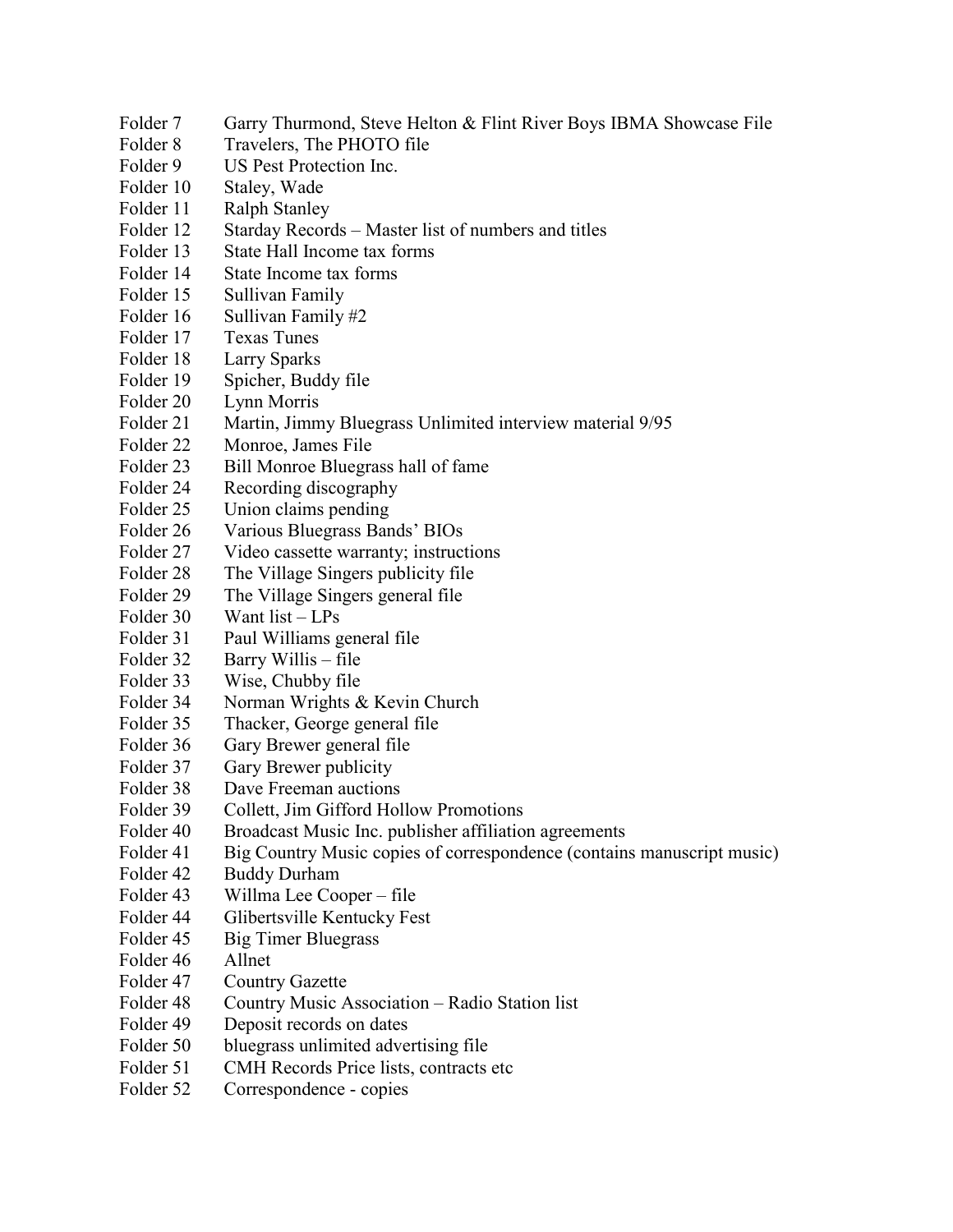- Folder 53 Correspondence copies
- Folder 54 Correspondence copies

# **Box 9 Manuscripts – Lester Flatt tax and bank files**

- Folder 1 Income tax filings 1968 Lester Flatt
- Folder 2 Income tax filings 1967 Lester Flatt
- Folder 3 Income tax filings 1966 Lester Flatt
- Folder 4 Income tax filings Flatt & Messenger (1968)
- Folder 5 Income tax filings Flatt & Scruggs
- Folder 6 Lester Flatt's Bluegrass Park Bank Statements, checks
- Folder 7 Lester Flatt's Bluegrass Park N.C. Employment Sec Reports
- Folder 8 Lester Flatt's Bluegrass Park Federal Tax Deposits
- Folder 9 Lester Flatt's Bluegrass Park North Carolina tax deposits
- Folder 10 The Lester Flatt Show State Quarterly Contrib. report
- Folder 11 Income Tax Filing 1978 Lester Flatt
- Folder 12 Income Tax Filing 1977 Lester Flatt
- Folder 13 Income Tax Filing 1976
- Folder 14 Income Tax Filing 1975
- Folder 15 Income Tax Filing 1974
- Folder 16 Lester Flatt Show 1974 Income & Expense file
- Folder 17 Unlabeled Cattle investment paperwork
- Folder 18 Omega Ranches Inc. Charlie Brindell
- Folder 19 Contracts 1989
- Folder 20 Income tax filings 1973 Lester Flatt
- Folder 21 Income tax filings 1972
- Folder 22 Income tax filings 1971
- Folder 23 Income tax filings 1970
- Folder 24 Income tax filings 1969
- Folder 25 Coors lawsuit file
- Folder 26 Typewriter warranty
- Folder 27 Lester Flatt important papers (court docs, bank statements etc.)
- Folder 28 Lester Flatt Federal tax deposits
- Folder 29 Lester Flatt insurance information
- Folder 30 Lester Flatt insurance policies
- Folder 31 Martha White 5lb cornmeal coupon
- Folder 32 Martha White 5lb flour coupon

# **Box 10 Manuscripts**

- Folder 1 Flatt, Lester Estate File # 1
- Folder 2 Flatt, Lester Estate File # 2
- Folder 3 Flatt, Lester Estate File # 3
- Folder 4 PHOTOGRAPHS to keeps various artists
- Folder 5 J. B. LeRoy Personal things to keep
- Folder 6 Jomeokee campgrounds purchase 11/1974
- Folder 7 Newspapers clippings
- Folder 8 Newspapers clippings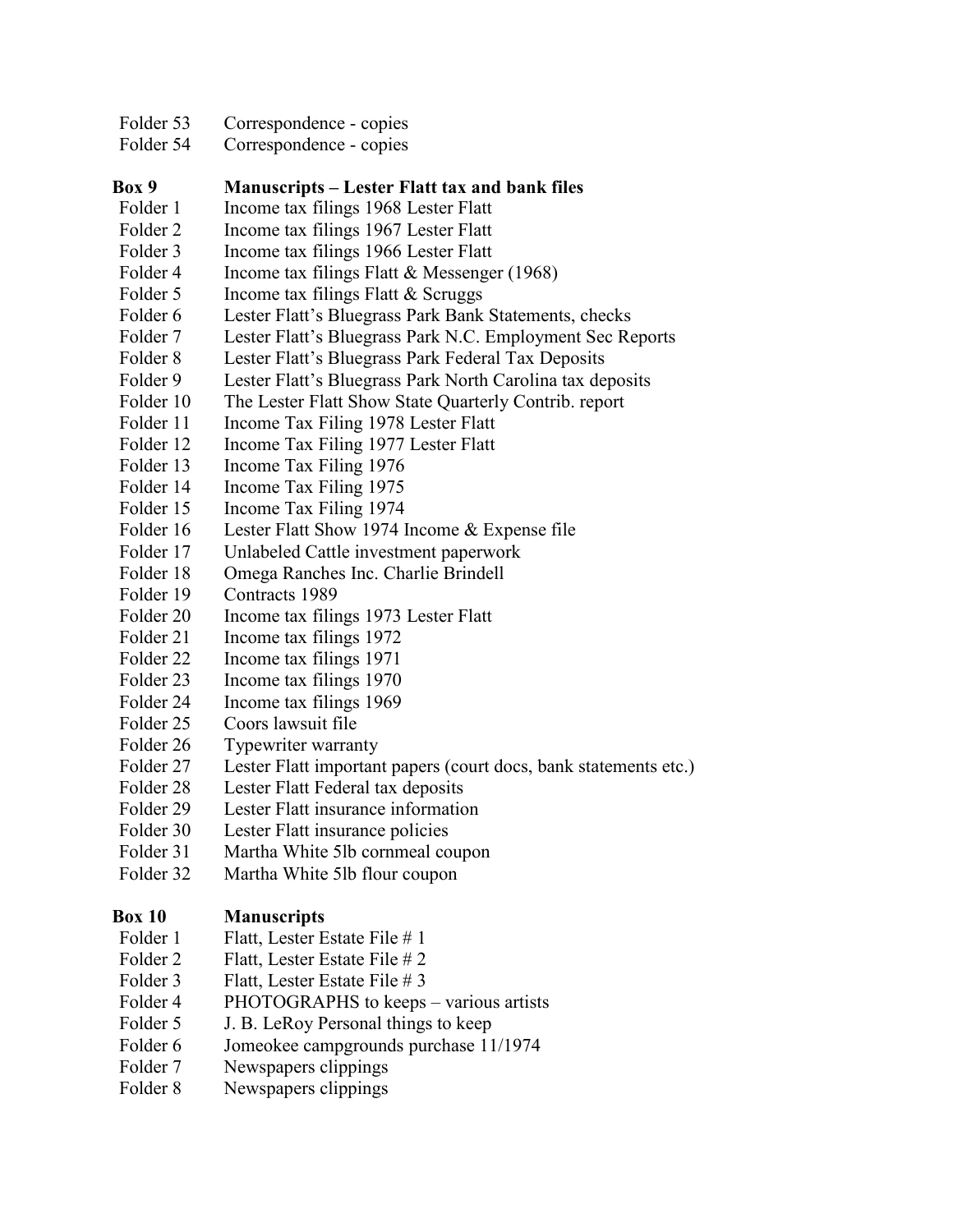Folder 9 Royalty statements Folder 10 Royalty statements Payroll books

### **Box 11 Manuscript boxes/check books (1974-1996)**

Lester Flatt Show Check copies June 1, 1975 – Dec 31, 1975 Lester Flatt Show Check copies Jan 1, 1976 – June 30, 1976 Check Box Jan 1, 1992 – Dec 31, 1996 Lancer Agency Check box cancelled checks 8/13/84-12/31/91 Lancer Agency 1975 Earning records Check book 8/76-7/77 Lester Flatt Check book 12/74-6/79 Big Country Enterprises Check book 9/77-6/79 Lancer Agency

### **Box 12 Photographs/Negatives/Contact Sheets**

Dunnellon, Fla Crowd Scene (oversized) Paul Williams (oversized) New Coon Creek Girls (oversized) New Coon Creek Girls (6 folders) New Coon Creek Girls at Lester Flatt Cabin New Coon Creek Girls Grassy, MO New Coon Creek Girls/ Bluegrass Cardinals/Deanie Richardson/Country Gazette New Coon Creek Girls at Opry Opryland & Grand Ole Opry New Coon Creek Girls New Coon Creek Girls/ Bluegrass Cardinals New Coon Creek Girls July 1989 New Coon Creek Girls Homestead, FL New Coon Creek Girls; Nashville Fairgrounds Fan fair Renfro Valley Barn Dance and Bluegrass Festival – Old Joe Clark & New Coon Creek Girls Bluegrass Cardinals 1987 Bluegrass Cardinals (4 folders) Parkers Lake KY - Bluegrass Cardinals Owensboro, KY - Bluegrass Cardinals Bluegrass Cardinals on Grand Ole Opry 4/29/89 Bluegrass Cardinals File Photos & Negative File #2 Bluegrass Cardinals/Osborne Brothers/Crowd Scene Jemison AL – Bluegrass Cardinals & BSTDB IBMA 1989/ Bluegrass Cardinals on Opry/Monroe & Kendell Bluegrass Cardinals/Lincolnton City Limits Lonesome Standard Time (6 folder) Lonesome Standard Time Jan 1994 Lonesome Standard Time at American Music Shop Taping Lonesome Standard Time & New Coon Creek Girls Mineral VA - Lonesome Standard Time/ New Coon Creek Girls Lonesome Standard Time/Lewis Family Grand Ole Opry Birthday 1992/ Lonesome Standard Time album release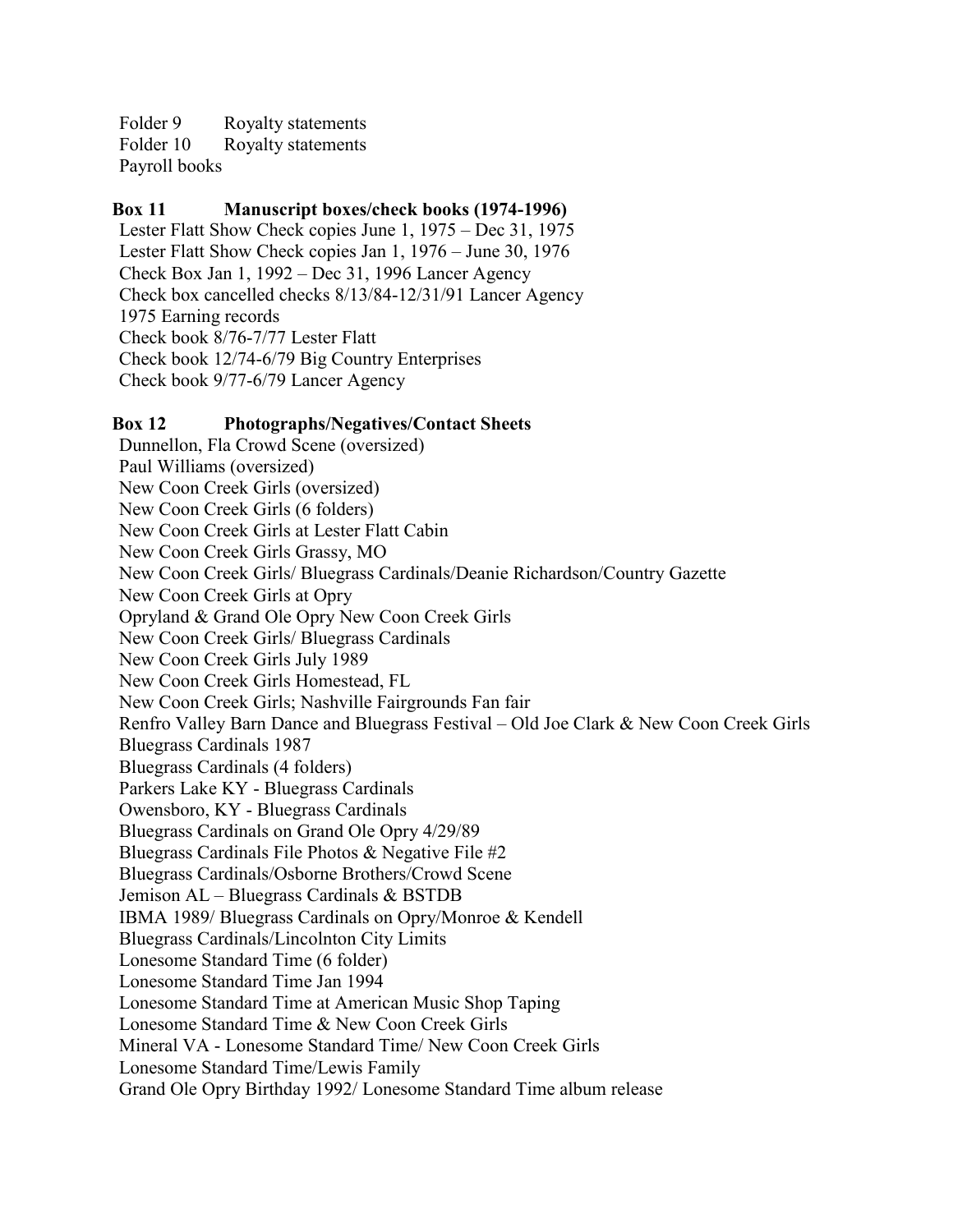Johnson Mountain Boys/Squires/ New Coon Creek Girls Johnson Mountain Boys – Lucketts VA Johnson Mountain Boys/Bluegrass Cardinals Dunnellon, FL/Johnson Mountain Boys Single Record & EP Johnson Mountain Boys Lewis Family/ New Coon Creek Girls/ Lonesome Standard Time Lewis Family Record Lewis Family (2 folders) Lewis Family Festival Mike Snider Trio at Grand Ole Opry 6/2/90 (induction) Mike Snider Cassette Mike Snider (3 folders) The Del McCoury Band 1990 Del McCoury Band/Mike Snider Trio Del McCoury Band/ Mike Snider signing autographs Del McCoury Band (4 folders) Opryland – Del McCoury Band Parmley & McCoury (3 folders) Jimmy Martin (2 folders) Jimmy Martin IBMA 95 Osborne Brothers Old Monroe home place Hillsdale, NY/Mineral, VA Crowd Scene Dunnellon, Fla Homestead, Fla Chuck Wagon Gang Studio 19 Pinecastle Nov 1992 Studio 19 Pinecastle Jan 1993 Session at Studio 19 Jekyll Island/Josh at Hilltop/Bluegrass Cardinals and Little Roy Jekyll Island/Gillis Brothers Jekyll Island Chubby Wise & Carlton Haney Players Tree Setting Scene Johnny Russell Lonesome River Band/ Wayne Lewis Band Lonesome River Band Gary Brewer Photo File Gary Brewer Publicity Photos/Garry Thurmond/Norman & Tony IBMA Convention Louisville, KY/Gary Brewer/ The Village Singers Village Singers The Village Singers Photo File Gary Thurmond, Steve Helton & The River Boys Glen Duncan, Larry Cordle& Lonesome Standard Time/SPBGMA Awards Contact Sheet Dunnellon, FL Crowd scene Virginia Squires – Opryland Wayne Lewis in The Grand Ole Opry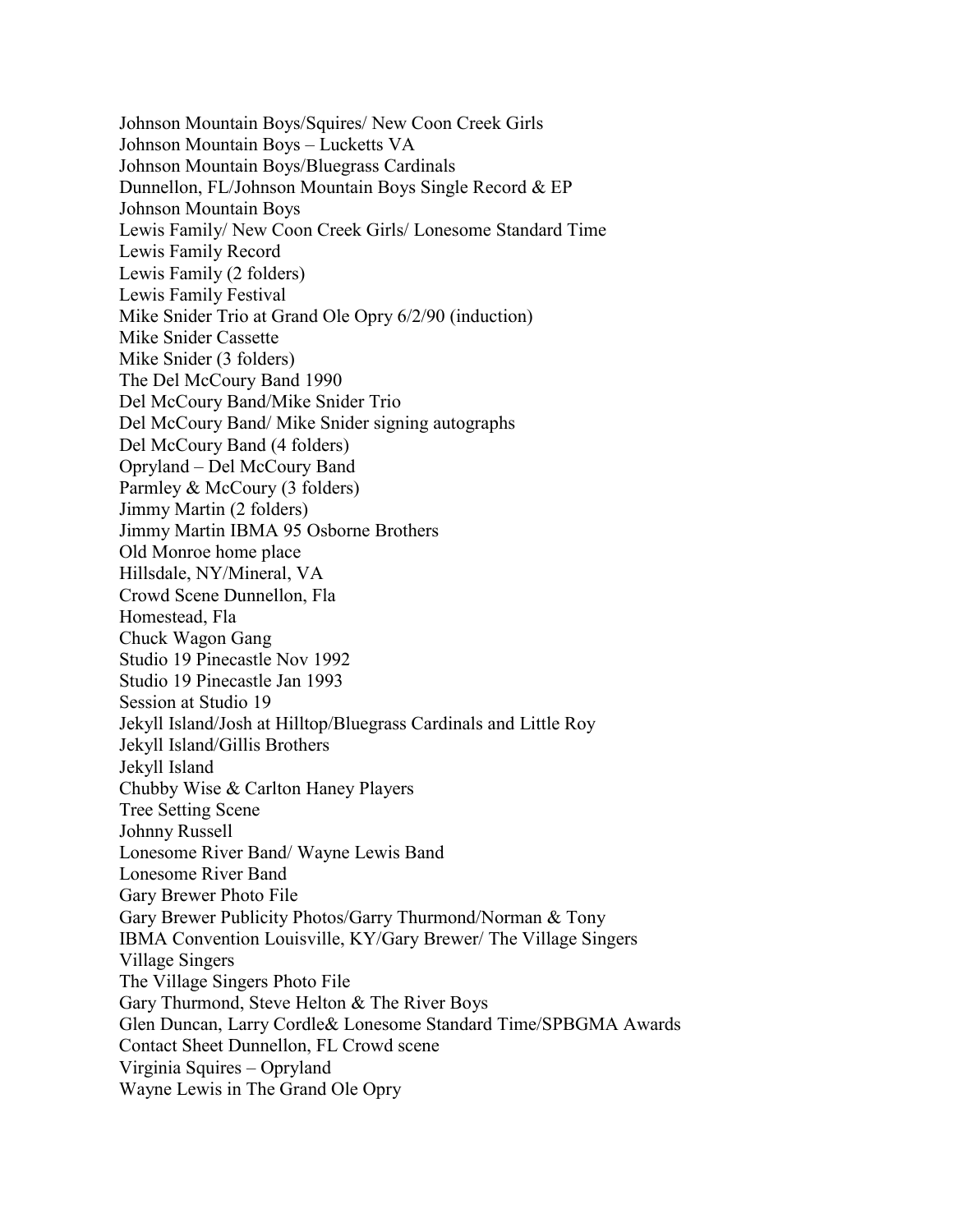Buddy Spicher's Texas Dance Band Spicher Dance Band Tenn Hoedown Show Hall of Honor Plaques – Lilly Bros & Don Stover, Dave Freeman Daisy Lang IBMA 2000 plaques/Flint River Boys group photos Flint River Boys 2001 Lilly Brothers Cherokee NC Crowd Scene Culpeper, VA Festival Traci Todd/Charlie Walker/Monroe/Gillis Bros/Lost & Found Dunnellon FL/Lincolnton, GA 1996 Canton, TX/Summerville, WV Monroe, Scruggs at Opry / IBMA plaques Lebanon TN/Renfro Valley KY Festival L. Cordle & G. Duncan Sullivan Family IBMA Plaques – Stanley Bros, Reno & Smiley, Jim & Jesse, Mac Wiseman Garry Thurmond, Steve Helton & The Flint River Boys Gov. Davis & Bill Carlisle – Lincolnton GA Festival Barry Bevier IBMA Plaques 1996 inductees Owensboro, 1996 Bean Blossom IN/ Louisa KY Myrtle Beach SC Berea & Renfro Valley LA Albany OK/Louisville KY Random Scenes Owensboro, KY Greeneville, TN Longview Glenn & Bobby IBMA Meeting 1990 Big Timber Band Paul Williams Photo File

### **Box 13 – RESTRICTED**

*Please contact archivist for use of these materials.*

- Folder 1 Lester Flatt Show Payroll information, w-4s
- Folder 2 Bluegrass Unlimited writer agreements
- Folder 3 Broadcast Music Inc. Copies of completed writer clearance forms
- Folder 4 Insurance policies

#### **Digital Files**

#### **Documents**

1998 IBMA Hall Of Honor Candidate Profiles\_Non-Performers 1998 IBMA Hall Of Honor Candidate Profiles\_Non-Performers-2